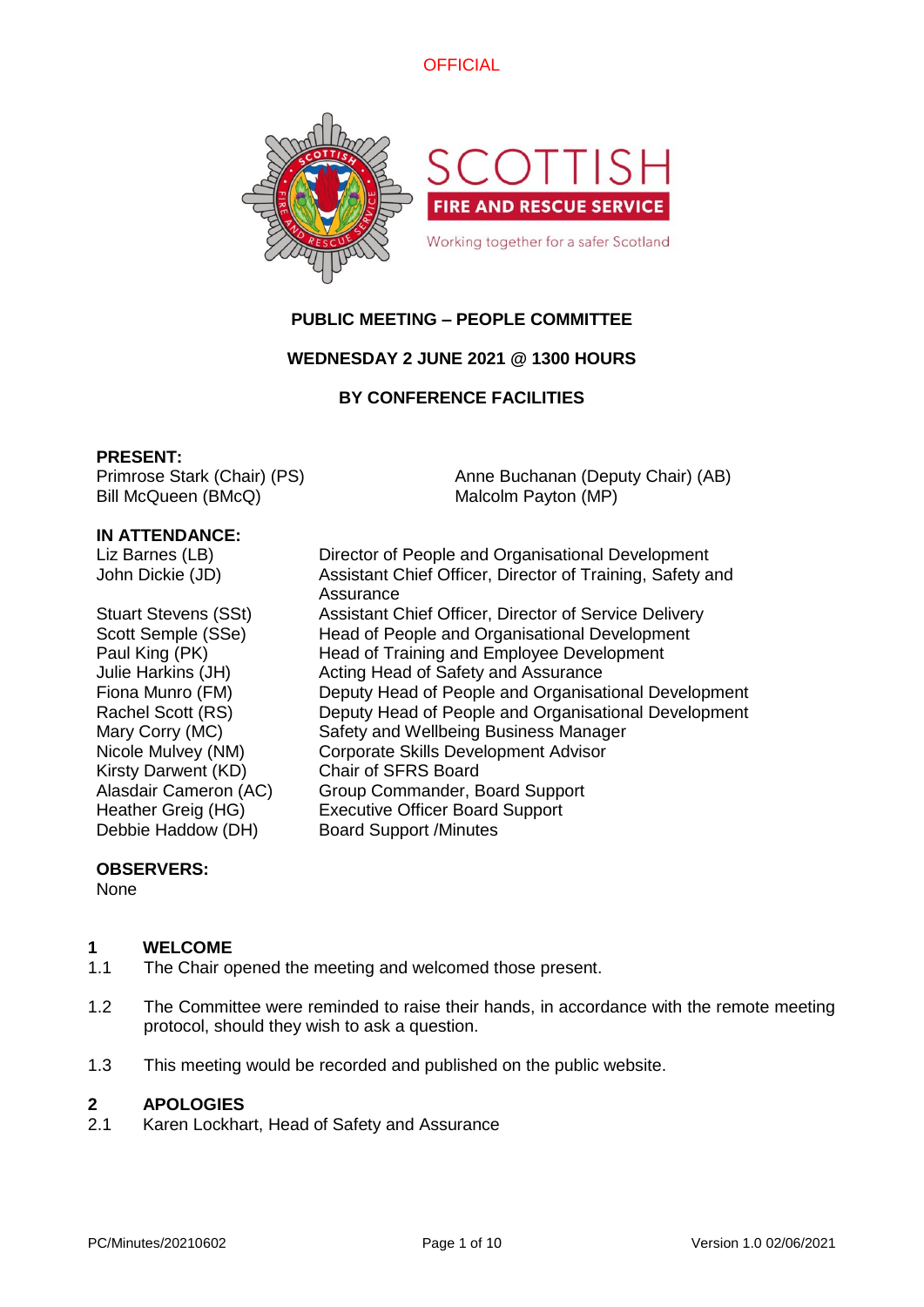# **3 CONSIDERATION OF AND DECISION ON ANY ITEMS TO BE TAKEN IN PRIVATE**

- 3.1 The Committee discussed and agreed that the Key Case Update report would be heard in private session due to the small number of individuals involved and confidentiality in line with Standing Orders (Item 9F). The draft minutes/verbal update of the Remuneration, Appointments and Nominations Sub Committee would also be taken in private due to the confidential nature of business taken to this meeting.
- 3.2 No further items were identified.

## **4 DECLARATION OF INTERESTS**

4.1 None.

# **5 MINUTES OF PREVIOUS MEETING: 4 MARCH 2021**

5.1 The following amendments were noted and agreed:

Paragraph 7.1.9 to be amended to read "*In regard to the PVG project, the Committee commented on the resilience and reliance on one counter-signatory* …" instead of "*In regard to the PVG project, the Committee commented on the resilience on one counter-signatory*  $\ldots$ ".

Paragraph 8.14 to be amended to read "*He informed the Committee of the upcoming process for Area Commander, commencing on 22 March 2021*" instead of "*He informed the Committee of the upcoming process for Area Commander, commending on 22 March 2021".*

Paragraph 8.15 to be amended to read "*In addition, leadership mentoring processes were in place to support newly promoted post holders"* instead of *"In addition, leadership invention and mentoring processes were in place to support newly promoted post holders*".

#### 5.2 **Subject to the above amendments, the minutes of the meeting held on 4 March 2021 were approved as a true record of the meeting.**

- **5.3 Matters Arising**
- 5.3.1 None

# **6 ACTION LOG**

- 6.1 The Committee considered the action log and noted the updates.
- 6.2 **The Committee noted the updated action log and approved the removal of the completed actions.**

### **7. PERFORMANCE AND RISK REPORT QUARTER 4 2020/21**

#### 7.1 **People and Organisational Development (POD)**

- 7.1.1 SSe presented the Committee with the POD Progress and Performance Report Quarter 4 2020/21. The following key areas were highlighted:
	- Report updated to align with the Annual Operating Plan (AOP)/Directorate Plan and refined presentation of statistical data.
	- Due to the ongoing impact of COVID, some timescales within the AOP/Directorate Plan have been revised.
	- Pay and Rewards Frameworks Revised offer on the standardisation of Retained Duty System (RDS) Terms and Conditions was issued to the Fire Brigade Union (FBU) and the Fire and Rescue Services Association (FRSA). FRSA accepted this offer and the FBU were balloting members and recommending acceptance.
	- Pay and Rewards Framework Collective agreement reached with the FBU on standardisation of Instructors Terms and Conditions which would be implemented from 1 July 2021.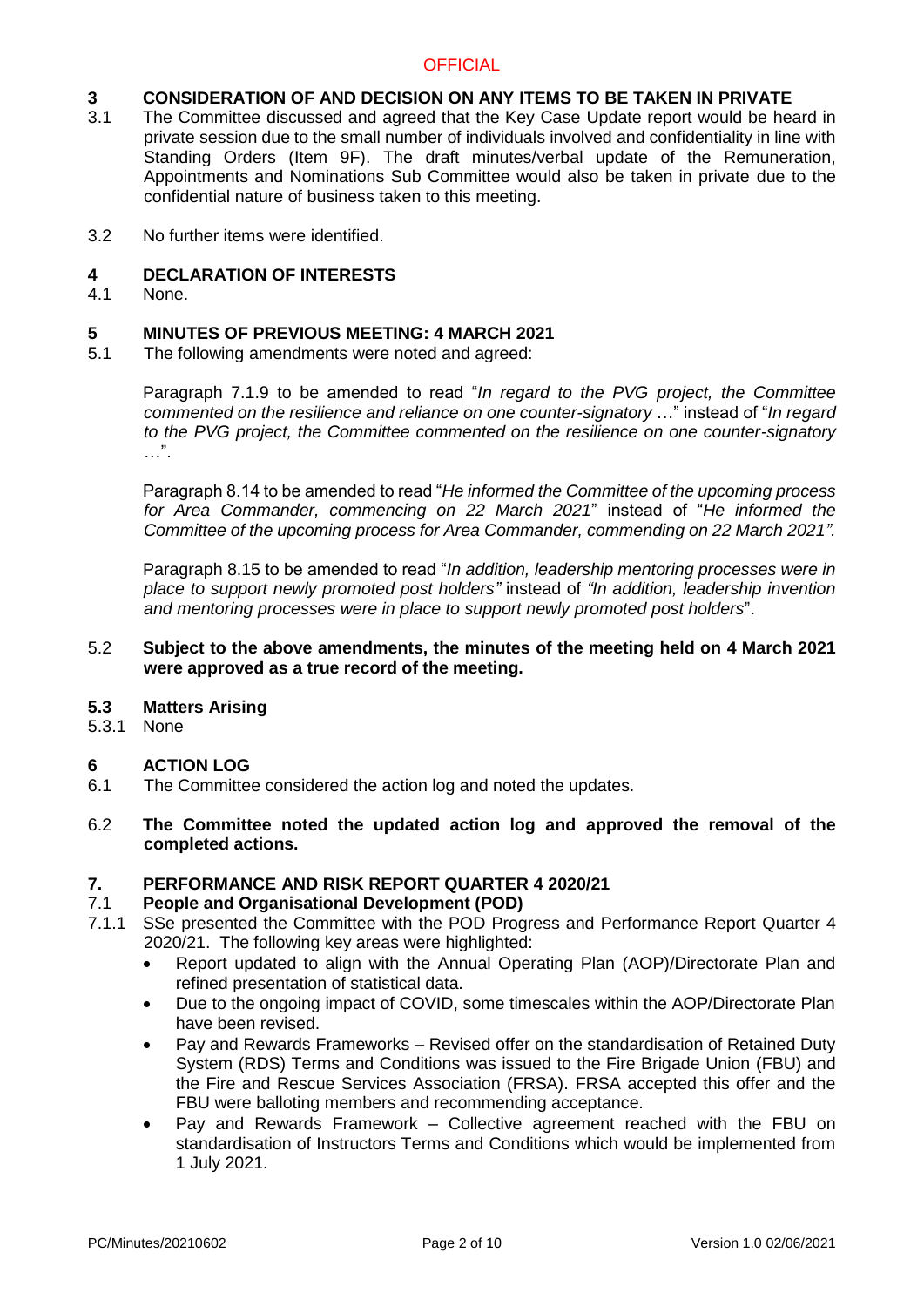- 2021 Equal Pay and Gender Pay Gap report demonstrates that the Gender Pay Gap currently sits at 1.01% (mean) and 2.5% (median). Favourable comparison against the UK national average and the inherited antecedent position.
- Promotion of diverse workforce including inclusion activities undertaken.
- Positive position regarding Modern apprenticeships.
- Progress within the Bullying, Harassment and Discrimination Project including the development of the Dignity and Respect Toolkit and training packages.
- Strengthen approach to talent management and development including Leadership Development Centres.
- Health and Wellbeing Contract awarded for scanning and indexing health and wellbeing files. This will improve access to the files, remove geographical barriers and enable redistribution of workloads across the full Health and Wellbeing team.
- Health and Wellbeing Text reminder process has resulted in an 85% reduction in cancelled appointments compared to the previous Q4 figures.
- Fitness assessments Work undertaken to plan and identify resource required to address the significant backlog and business cases have been approved.
- Covid 19 Wellbeing Group continue to support staff with regular themed updates and resources. Employee Wellbeing Survey was launched in Q4 and results would be shared with staff and would inform the mental health and wellbeing action plan. Some key themes were concerns around returning to the workplace, work life balance and agile/flexible working options.
- Health and wellbeing Looking to develop local Wellbeing Champions.
- Implementation of Mental Health Strategy noting the important work of the Suicide Prevention Sub Group.
- Mental Health awareness campaign "Time to Talk" and a pilot programme of wellbeing support for Operational Control took place this quarter.
- Lifelines Scotland delivered a series of mental wellbeing sessions into LDC programmes and the Rivers Centre have appointed a part time mental health trainer.
- People, Training, Finance and Assets Systems programme continue to build momentum with the appointment of the programme manager. Contract negotiations with MidlandHR, the current HR system provider, resulted in a new contract for a period of 30 months and ensure stability as the programme progresses.
- Resourcing challenges and associated business cases for additional resource to increase the capacity of resourcing team.
- High level of people related activity within the Directorate throughout the year and work undertaken by individuals to produce these reports.
- 7.1.2 The Committee acknowledged the level of detail and work involved in producing these reports. The Committee commented on the benefit of presenting the metric, narrative and risks together to assist the flow of the report.
- 7.1.3 In relation to the Career Ready Programme, the Committee highlighted and praised the Service for offering laptops to participants to remove potential barriers.
- 7.1.4 The Committee noted the work in relation to contaminants and SSe to consider how this could be shared with the Committee.
- 7.1.5 The Committee commented on the consistently low percentage of exit interviews carried out and SSe confirmed that this area was being reviewed.
- 7.1.6 As a result of Covid, SSe confirmed that processes and technology introduced to deliver health and wellbeing services throughout the pandemic would continue to be utilised due to the significant improvement.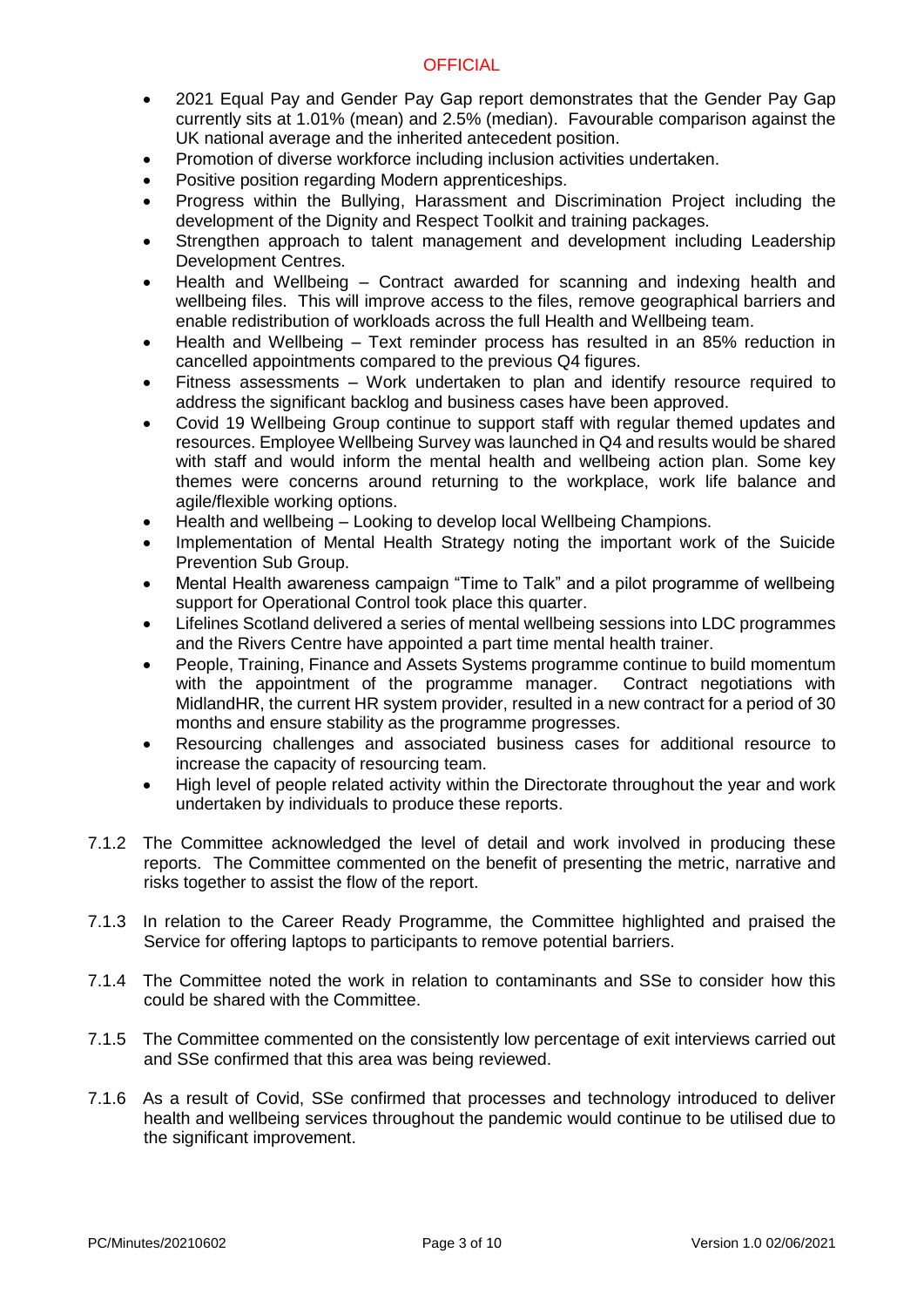- 7.1.7 In relation to job evaluation (support staff), SSe noted that due to the review being in the early stages, the de-escalation has not been problematic. RS confirmed that trade union colleagues have been reassured of the timeline and the current approach would be reviewed to make them more effective and streamlined.
- 7.1.8 The Committee commented on the volume of work identified for the coming months and queried whether there were requirements for further additional resource to be identified. SSe reminded the Committee of the temporary resource provided at the start of the pandemic. The 2 business cases approved by the Strategic Leadership Team (SLT) for additional resourcing within the Resourcing and Health and Wellbeing Teams. Also, further business cases for additional resourcing which has been supported by the SLT.
- 7.1.9 In relation to the Employee Wellbeing Survey, SSe confirmed that there was an overall good level of engagement from staff.
- 7.1.10 In relation to the new contract with MidlandsHR, the Committee noted the importance of ensuring a smooth transition onto the new system, once identified. SSE noted the significant amount of work to be undertaken regarding procuring a new system and to continue to improve current practices and processes in the meantime.

## 7.1.11 **The Committee scrutinised the report.**

#### 7.2 **Training, Safety and Assurance**

- 7.2.1 PK and JH jointly presented Training, Safety and Assurance Progress and Performance Quarter 4 Report 2020/21. PK highlighted the following key areas within the Training Function:
	- Continues to support recruitment of Volunteer/Retained and Wholetime trainees.
	- Discussions with Scottish Government to achieve legislative changes to allow delegated driver testing for emergency services (Cat C) to maintain operational delivery.
	- Successfully delivered 16 specialist training courses targeted specifically to support frontline operational delivery.
	- Two main risks monitored during this period. These were capacity of resources to deliver training and capacity of facilities due to social distancing. No risk movement over the period. State of nation gap analysis undertaken to identify the gap between the ask on the training function and what could be delivered.
	- Training for Operational Competence for Flexi Duty Officers (FDO) had been added to the spotlight report.. Maintenance programme introduced over a 3-year cycle with 6 reoccurring subject areas and capacity of other seasonal/themed subjects. Current compliance level is 73%, noting the challenges in presenting this statistic due to how new FDO' s records were captured.
	- Operational Core Competence Overall figures remain static but noted the decrease within Volunteer Duty System (VDS). Issues surrounding VDS training were subject to review by the RVDS Leadership Forum.
	- Incident Command Competencies Overall remains stable but noted the decrease for FDO. To maintain a focus, this was now standing agenda item at the Service Delivery and Training Liaison meeting.
	- Ability to deliver Incident Command Competencies courses remotely. Only ICL1 requires a practical assessment and interaction.
	- Options delivered and approved to allow incident command competency assessments to be undertaken on the fireground.
	- Specialist rescue different delivery method now in place to allow scheduling of training immediately before 18-day rota leave which enables individuals from different watches to attend.
	- Maintenance Phase Development Planner for Standard and Advanced Modules remains static.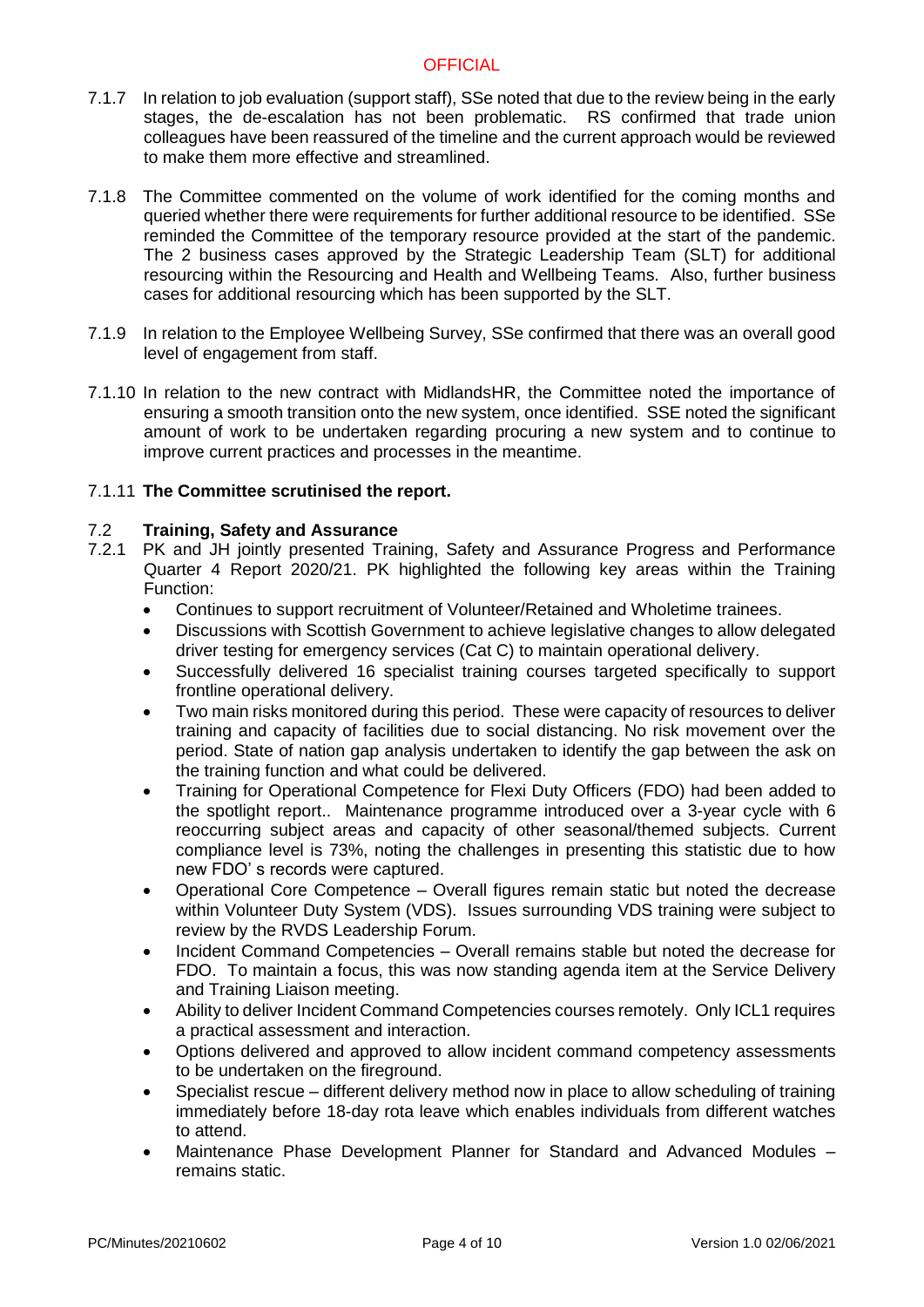- 7.2.2 The Committee noted with interest how the use of innovation had enabled delivery of training to continue during this challenging year.
- 7.2.3 In relation to Covid cases being transmitted through behaviour, the Committee asked whether anything further could be done to educate staff. PK noted the high compliance levels within the training environment which was evidenced by the low number of cases. JH informed the Committee that the Health and Safety function undertook a Support Review (audit) to refine and identify behaviour themes and root causes. A report had been prepared for the Senior Management Board which identifies some refinements to existing control measures. Also, an awareness campaign would be launched and further engagement would be undertaken with property services.
- 7.2.4 JH highlighted the following key areas within the Safety and Assurance Function:
	- Risk No movement in risk levels.
	- Health and Safety Improvement Plan contains 87 actions, with 26 actions deferred due to Covid. Overall 59% of actions complete. Positive progress was being made on the remaining 25 actions.
	- All Key Performance Indicators, except for RIDDOR Reportable Injury, were reporting a positive downward trend. Going forward Covid related RIDDOR incidents would be reported separately as most incidents during this quarter were attributable to Covid.
	- Reduction in near miss reporting, however this was also reflected in the number of accident/ injuries. Accident/Injuries improved over the last 3-year period with significant decreases in the last quarter.
	- Accident/Injuries by activity Non- Operational activities continue to be the most common environment for these types of incidents. Engaging with Service Delivery colleagues to develop a suite of safe systems of work for activities performed around the station.
	- Operational Accidents/Injuries Increase in specialist services incidents relating to water rescue (37%) on the previous Q4 figures. Engaged with Service Delivery and convened a Water Rescue sub group to review the outcomes of a full analysis and the outcome report from the Mid Wales fatality.
	- Non- Operational Accidents/Injuries activities were primarily Covid related.
	- Training Accidents/Injuries Significant reduction.
	- Service Delivery Areas Accidents/Injuries Reduction in the North and West but increased in the East.
	- Working Days Lost report an increase in longer term absence (Covid related).
	- Most Common Accidents/Injuries by causation Covid related transmission being the main cause.
	- Acts of Violence Continue to increase across all service delivery areas with no identifiable themes in their nature.
	- Vehicle Accidents Main causation remains slow speed manoeuvres at operational incidents. Small working group convened to review and identify how to reduce these types of incidents.
- 7.2.5 In regard to Health and Safety Improvement Plans, the Committee commented on the positive improvement and wider engagement undertaken within Directorates.
- 7.2.6 In regard to reducing slow speed manoeuvres, SS informed the Committee that this was a key focus for all Service Delivery Deputy Assistant Chief Officers. It was noted that all vehicle accidents were reported, investigated and any further action would be taken, if deemed appropriate.

# 7.2.7 **The Committee scrutinised the report.**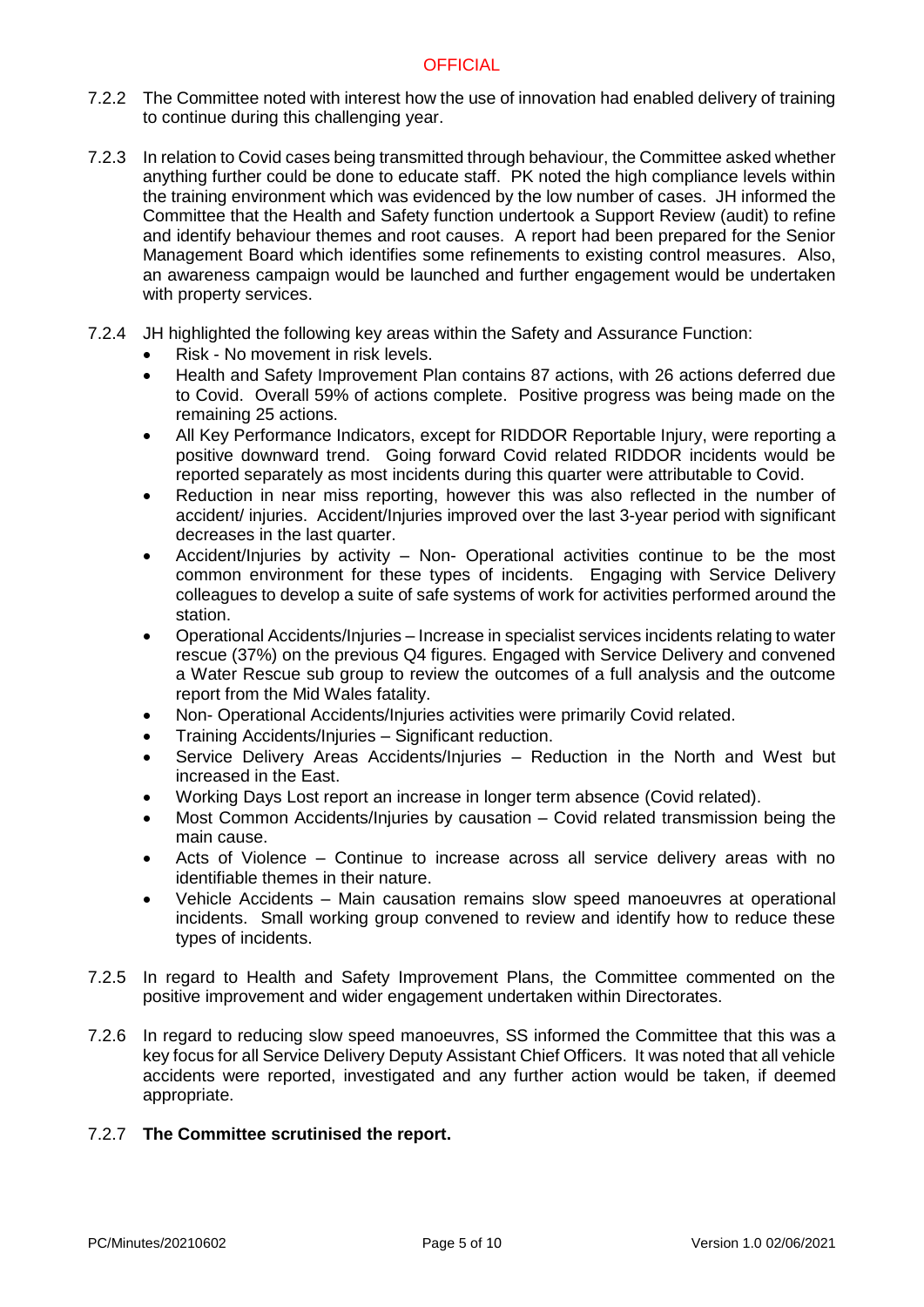# **8 LEARNING AND DEVELOPMENT**

# 8.1 **Learning Needs Analysis 2021-22**

- NM presented a report to the Committee to provide an update on the Service-wide Learning Needs Analysis (LNA) process for 2021-22. The following key points were noted:
	- Amendments made to streamline the process.
	- Impact of Covid anticipated and realised on the requirement for both internal and external leadership development and external provision.
	- Recognition that internal provision had superseded normal capacity, therefore, the digital first approach would be utilised.
	- Excess of requests for external provided budgeted learning provision, therefore, appropriate forums would be accessed to assess the Service's needs on a quarterly basis to assist recovery and renew.
	- Budget to be maintained to support any future changes to the Service.
	- Continue to develop the business planning model and business processes to ensure LNA continue fit the needs of the Service.
- 8.1.2 NM confirmed that the proposed 15% budget being held would be reviewed on an ongoing basis to ensure that it is fully realised.
- 8.1.3 With regard to specific point of contact (SPOC) representative, NM informed the Committee that SPOCs would be identified from each function/Service Delivery Area to authorise and make decision on the budget allocation.
- 8.1.4 In regard to coaching and mentoring, the Committee queried the capacity within the organisation. NM noted that coaching and mentoring is part of the Services' ethos, but the Service were now looking to develop a more formal and standardised approach to ensure due governance.

#### 8.1.5 **The Committee noted the report.**

# **9 INDEPENDENT AUDIT/INSPECTION ACTION PLAN UPDATE 9.1** PK provided an update on the action plan to the Committee wh

- PK provided an update on the action plan to the Committee which has been developed in response to the report published by Her Majesty's Fire Service Inspectorate (HMFSI), relating to the Training of the Retained Duty System (RDS) Personnel. The following key points were highlighted:
	- Action plan contains 31 actions: 16 in progress, 5 deferred and 14 completed. Overall 77% completion
	- Six action due dates have been revised.
	- Actions 7.1 and 7.2, which were previously deferred, have been brought back on line with a revised due date.
- 9.2 In relation to the creation of action plans, the Committee asked whether and at what stage, does the Service consider the capacity required to address any identified actions. PSt noted that the current challenge was mainly a managerial capacity rather than instructional capacity. He commented on the impact and ongoing uncertainty due to Covid, therefore the main managerial focus had been on recovery, reset and renew. A capacity analysis had been carried out to identify skills training required to maintain operational response for the coming year and recovery plans have been developed. This analysis supports business cases for additional instructional and managerial capacity.
- 9.3 Within the Action Plan, PSt confirmed that the revised due date for Action 7.1 was March 2022 and noted that this timescale was realistic due to the alignment with the Operational Strategy.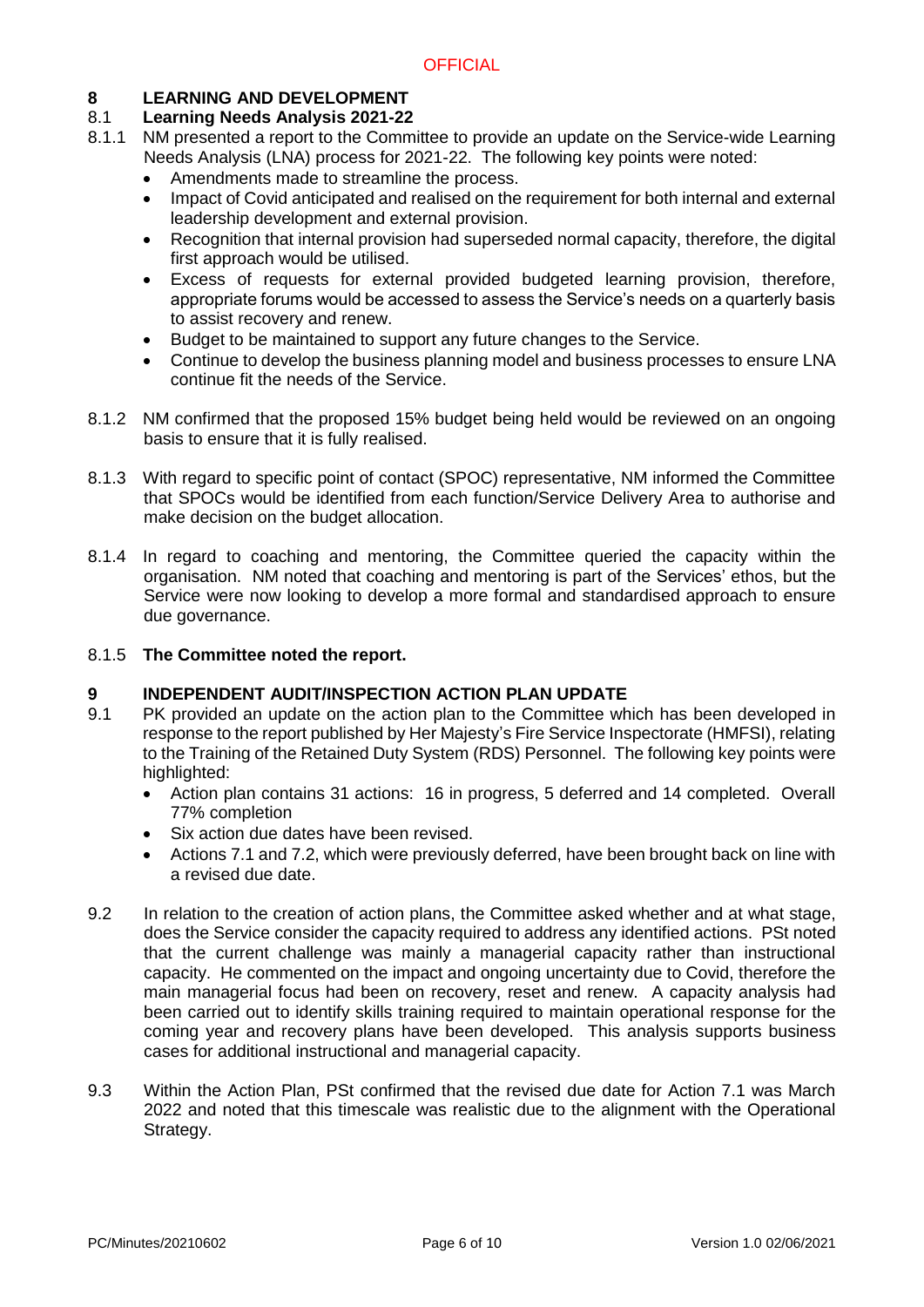- 9.4 The Committee queried whether there was any increased risk due to actions being deferred. PSt commented on the actions relating to driver training which refers to Regulation19 of the Road Safety Action 2006, which had not been enacted to date. A brief explanation was provided on the potential impact on training for individuals based on Islands and the ongoing engagement with the Sponsor Unit and Department of Transport to seek derogation.
- 9.5 The Committee noted that a summary, to provide continuity and assurance, would be helpful in future report.

#### 9.6 **The Committee scrutinised report and welcomed the progress being made.**

### **10 HEALTH AND SAFETY POLICY AND POLICY STATEMENT**

- 10.1 JH presented a report to the Committee to provide an overview of SFRS Health and Safety Policy and Health and Safety Policy Statement as part of the SFRS Health and Safety Management System (HSMS). The following key points were highlighted:
	- Subject to periodic review and updated to reflect the organisational restructure and formation of the Training, Safety and Assurance Directorate.
	- Formation of National Safety and Assurance Board.
	- Additional changes since submission of report Amended job titles from Middle/Supervisor Managers to Strategic Managers.
- 10.2 In relation to the joint Chair and Chief Officer's Policy Statement, the Committee commented on whether it would be appropriate to amplify the responsibility on staff for their own safety. JH to consider and amend, if appropriate.
- 10.3 JD provided clarification on the role and remit of the National Safety and Assurance Board.
- 10.4 The Committee noted the favourable benchmarking of accident and injury incidents against other fire and rescue services and queried how comparability of the benchmarking exercise. JD informed the Committee that Chief Officer Blunden had recently been appointed to the role of Health & Safety Lead for the National Fire Chief Council (NFCC). Discussions have already taken place regarding identifying standardised performance indicators for the whole of the UK which could help make benchmarking easier and more worthwhile.

#### 10.5 **The Committee scrutinised and supported the report.**

## **11 HEALTH AND SAFETY ANNUAL REPORT 2019/20**

- 11.1 JH presented the Committee with the Health and Safety Annual Report 20219-20 and highlighted the following key areas:
	- Progress against Health and Safety department function plan and slight slippage due to the impact of Covid.
	- Progress against health and safety improvement plans during 2019-20 and the 25% increase compared to the previous year.
	- Dashboard summary of events over 2-year average noting the increased vehicle accidents.
	- Breakdown by event category Accident and injuries excluding RIDDOR improvement in East Service Delivery Area. Reduction in RIDDOR reportable events.
	- Causation of accidents/injuries remain consistent with previous years.
	- Improvement in ratio of near misses in relation to RIDDOR reportable events.
	- Reduction in acts of violence across most areas.
	- Increase (100%) in provision of special services.
	- Vehicle accidents show a continuing upward trend.
	- Health and safety performance in 2019/20, with the exception of vehicle accidents, continues to improve.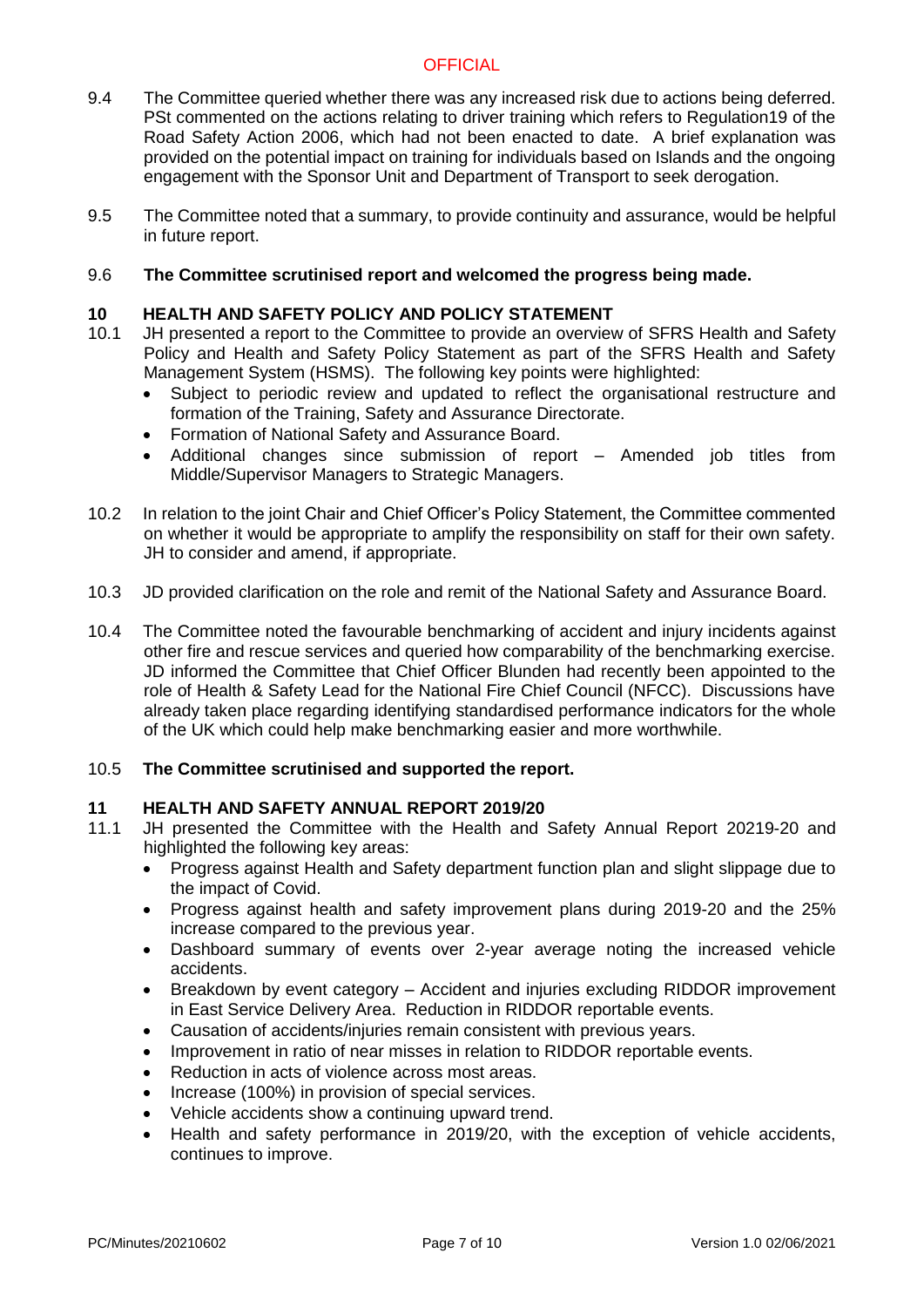- 11.2 The Committee commented on the number of vehicle accidents occurring at the closing stage of operational incidents. JH confirmed that the working group were considering all stages of operational incidents as well as other factors such as reduced adrenaline/risk perception. JD provided further assurance that these types of incidents were investigated.
- 11.3 The Committee were provided with clarification on how the completion percentage of health and safety improvement plan was being reported.
- 11.4 **The Committee scrutinised the report and thanked all those involved.**

# **12 UPDATE: WORKING TOGETHER FRAMEWORK**

- 12.1 **Update from Employee Partnership Forum (EPF)**
- 12.1.1 LB advised that no further EPF meeting had taken place.

## 12.1.2 **The Committee noted the verbal update.**

## 12.2 **Update from Partnership Advisory Forum (PAG)**

12.2.1 LD advised that no further PAG meeting had taken place.

## 12.2.2 **The Committee noted the verbal update.**

## **13 STRATEGIC RISK REGISTER**

13.1 LBa presented the risk register to the Committee noting discussion earlier during the meeting and the potential additional risk relating to resources being considered.

## 13.3 **The Committee noted the report.**

## **14 ANNUAL VALUE ADDED STATEMENT**

14.1 PS presented the People Committee (PC) and Remunerations, Appointments and Nominations Sub-Committee (RANSC) Annual Value Added Statement 2020/21 to the Committee. The report outlined the evidence, and work undertaken during the year, on how Committees supports the effective functioning of the Board.

#### 14.2 **The Committee scrutinised and were content with the report.**

#### **15 UK FIRE STANDARDS 2021**

- 15.1 JD presented a report to the Committee outlining the Service's current position in relation to the recently published Approved UK Fire Standards for Emergency response driving, Operational preparedness, Operational competence and Operational Learning. Although the UK Fire Standards only applied to English Fire and Rescue Services, the Service have taken the opportunity to review and benchmark against these standards. A team of Operations and Training, Safety and Assurance staff undertook these reviews, and in their opinion the SFRS met the standards and evidence could be provided to support that assessment.
- 15.2 The Committee queried the potential to participate in peer to peer reviews. JD noted that there was currently no process in place to facilitate peer reviews or alternative quality assurance processes.

#### 15.3 **The Committee noted the report.**

#### **16 BRITISH STANDARDS INSTITUTE ASSESSMENTS – NEWBRIDGE**

16.1 JD presented a report to the Committee outlining the positive report received from the British Standards Institute (BSI) following a Continuing Assessment Visit (undertaken remotely) at Newbridge Training Centre in February 2021. No issues were raised during the inspection and the Training Centre maintained the BSI accreditation.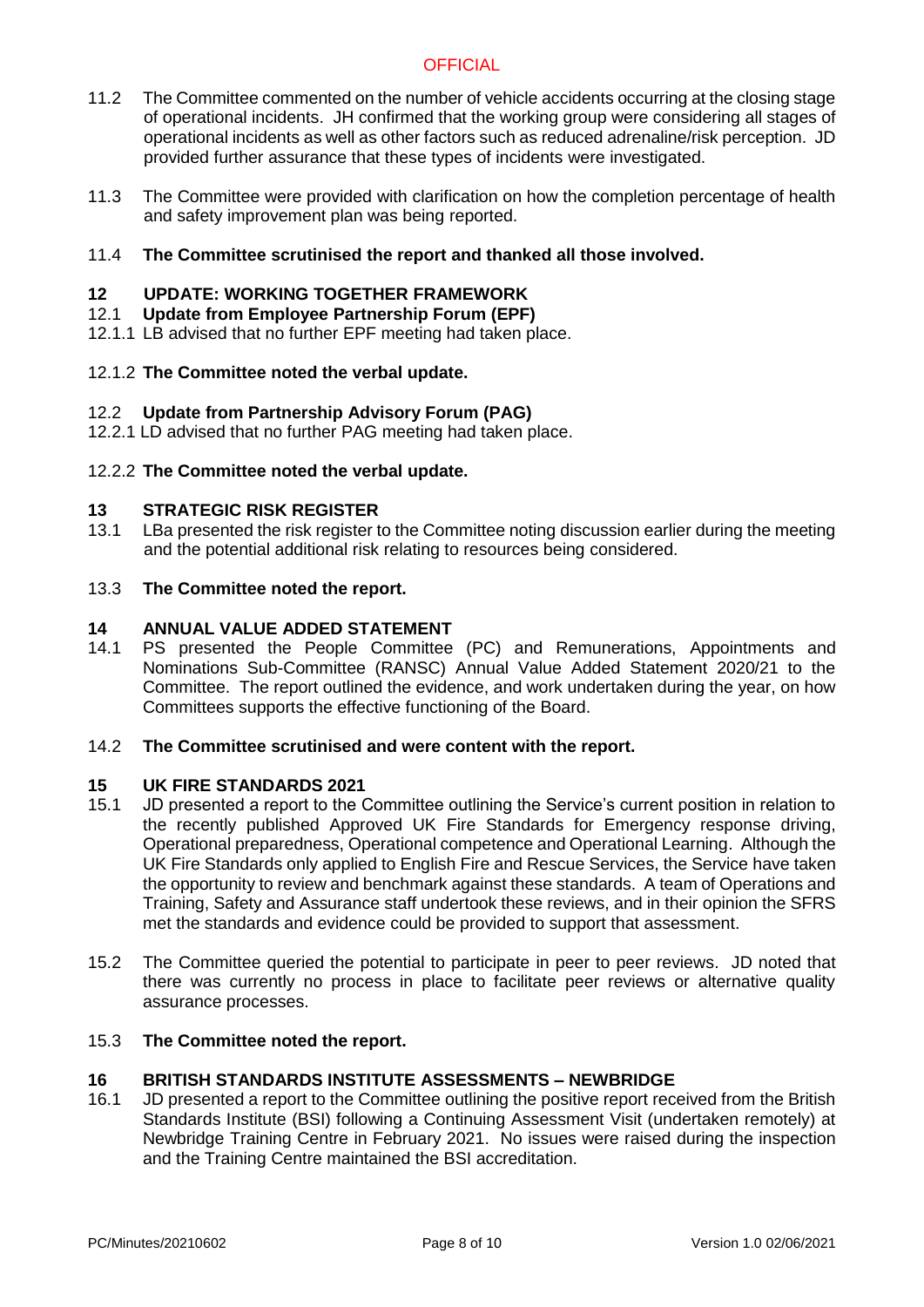16.2 The Committee noted the positive outcome and acknowledged the efforts of all those involved which evidenced the continued improvement within the Service.

# 16.3 **The Committee noted the report.**

# **17 FORWARD PLANNING**

# 17.1 **POD Policy Review Schedule Update**

- 17.1.1 The POD Policy Review Schedule Update report was presented to the Committee and the key policies review scheduled for the next quarter were highlighted.
	- Revised Flexible Working Policy, Agile Working Framework, Homeworking Policy will be published simultaneously. Training materials to be developed to support the policy.
	- Policies recently issued for consultation and/or published include Business Travel/Reimbursement of Expenses, Management of Health Condition and Health Surveillance.
	- Progressing new/revised policies such as Whistleblowing, Drivers Health Assessment, Pre-Placement.
	- New policy for Wholetime Uniformed Instructor Employees Working Hours and Leave Policy has been published and will help progress in implementation of standard terms and conditions for Wholetime Uniformed Instructors.
	- Task and Finish group convened to develop the Secondary Employment Policy.
	- Details of policies to be issued for first consultation during quarter 1.
	- Outline of the governance processes in place, noting the consultation and engagement arrangements with relevant stakeholders and the potential to convene task and finish groups if deemed necessary.
- 17.1.2 The Committee requested an update on the Substance Misuse Policy. As a result of Covid, MC confirmed that this had been deferred to 2022, however, initial work had commenced and a draft policy had been developed. RS reminded the Committee of the support available and guidance information developed by the Wellbeing Group which was available on the iHub.

# 17.1.3 **The Committee noted the report.**

*(A Buchanan left the meeting at 1530 hrs)*

#### 17.2 **H&S Policy**

- 17.2.1 JH presented a report to the Committee providing an update on ongoing work in relation to the development and review of SFRS's Health and Safety Policy and associated management arrangements. The following key points were highlighted:
	- Forward planning schedule covered the period 2019-2024.
	- Three new management arrangements have been developed: Management Self Audit, Storage and Pressures Systems.
	- Two management arrangements were currently out for consultation: Organised Events (charity) and New and Expectant Mothers.

# 17.2.2 **The Committee noted the report.**

## 17.3 **Committee Forward Plan Review**

17.3.1 The Committee noted the Forward Plan.

# 17.4 **Items for Consideration at Future IGF, Board and Strategy Meetings**

17.4.1 There were no items identified.

# **18 REVIEW OF ACTIONS**

18.1 HG confirmed there were no formal actions raised during the meeting.